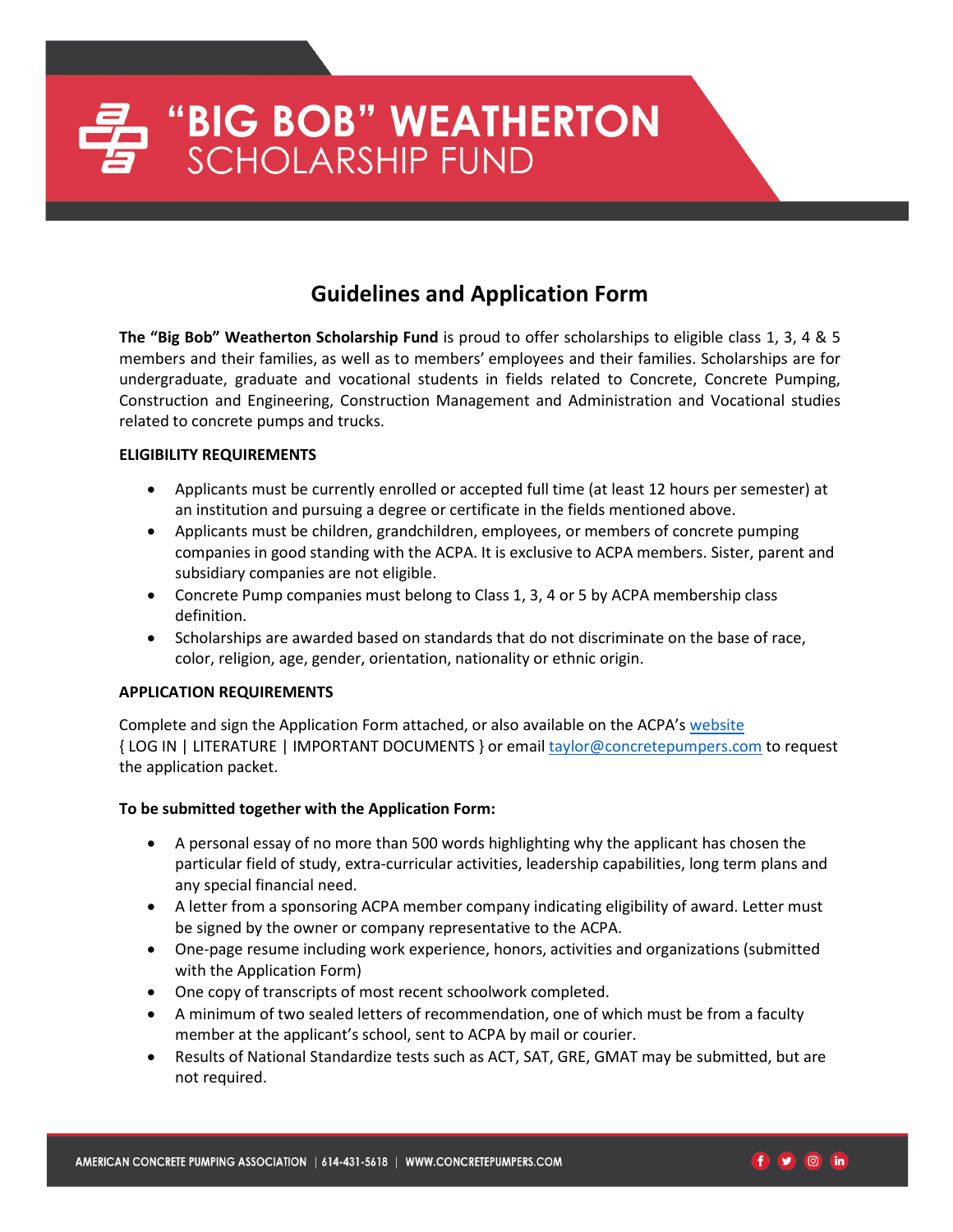# "BIG BOB" WEATHERTON<br>SCHOLARSHIP FUND

#### **AWARD**

- Three awards \$5,000, \$3,000 and \$2,000 will be awarded to three recipients in 2022. The awards may be used for funding tuition, fees, books or room and board provided by the institution.
- Half of the award (ie. \$2,500) will be given for the Fall semester and the balance (ie. \$2,500) for the Spring semester, after showing proof of successful completion of Fall semester.
- The award will be paid directly to the institution where the recipient is attending. The recipient is responsible for notifying the school and providing the ACPA with information about how to make the payments.
- Students may be considered for subsequent awards if they provide evidence of advancement in their studies. Scholarships may be given twice, but not in consecutive years. Scholarships are not automatically renewed and a new application must be submitted annually by the scholarship deadline.

#### **SUBMISSION REQUIREMENTS**

- The application and all supporting documents must be submitted no later than **July 29, 2022**.
- The Scholarship Committee will notify all applicants no later than August 24, 2022.
- As a condition of eligibility, award recipients must submit a personal photo and consent to the use of their name and image in ACPA publications, newsletters and website.
- Any change in field of studies must be notified to the ACPA. If it is determined than new field of studies is not within those sponsored by ACPA, an application may be rejected or the scholarship terminated.

**All documentation must be sent electronically via e-mail or regular mail. Documentation to be sent to:**

#### [taylor@concretepumpers.com](mailto:taylor@concretepumpers.com)

or

**American Concrete Pumping Association Attn: Scholarship Fund 606 Enterprise Drive Lewis Center, OH 43035 Tel 614-431-5618**